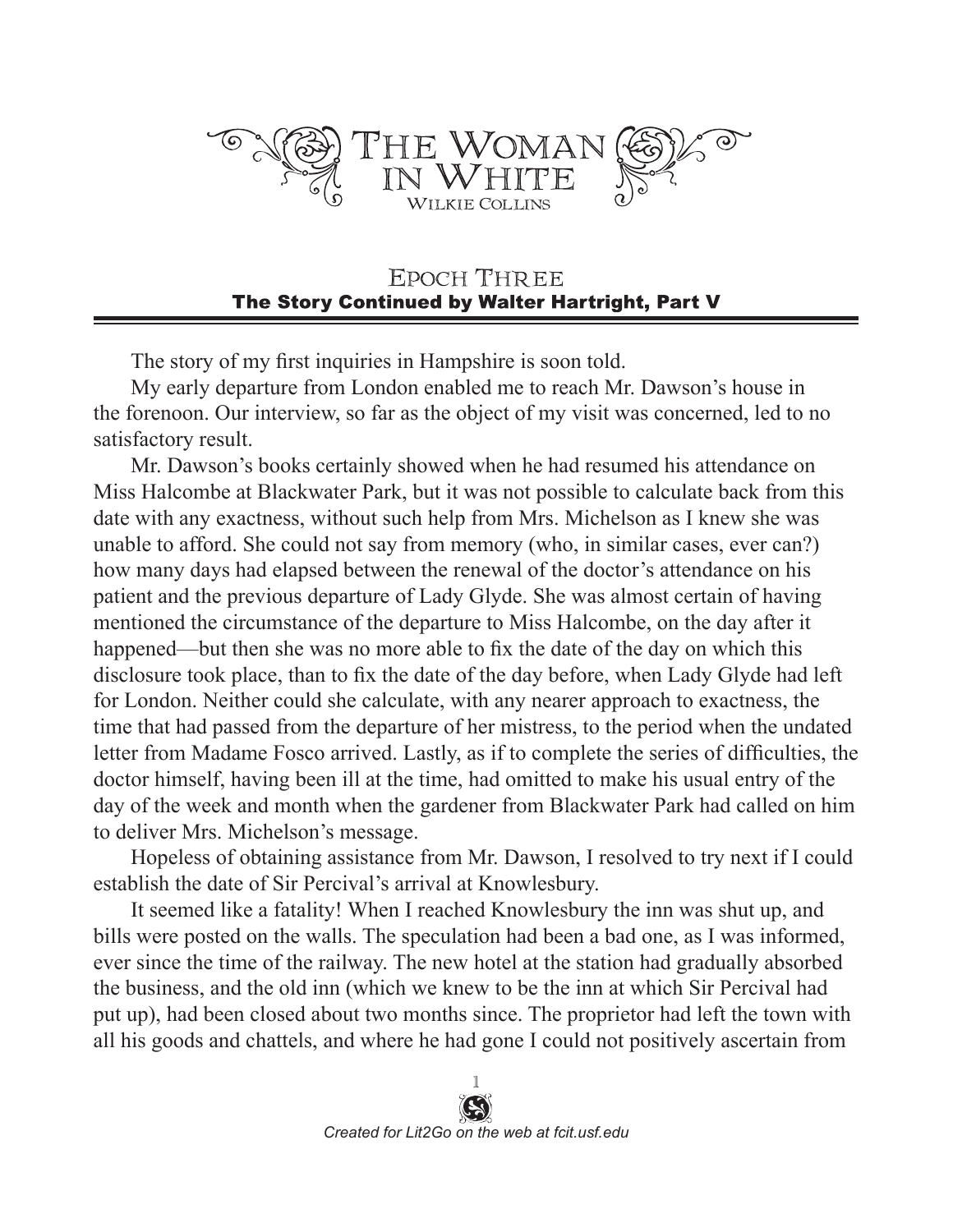any one. The four people of whom I inquired gave me four different accounts of his plans and projects when he left Knowlesbury.

There were still some hours to spare before the last train left for London, and I drove back again in a fly from the Knowlesbury station to Blackwater Park, with the purpose of questioning the gardener and the person who kept the lodge. If they, too, proved unable to assist me, my resources for the present were at an end, and I might return to town.

I dismissed the fly a mile distant from the park, and getting my directions from the driver, proceeded by myself to the house.

As I turned into the lane from the high-road, I saw a man, with a carpet-bag, walking before me rapidly on the way to the lodge. He was a little man, dressed in shabby black, and wearing a remarkably large hat. I set him down (as well as it was possible to judge) for a lawyer's clerk, and stopped at once to widen the distance between us. He had not heard me, and he walked on out of sight, without looking back. When I passed through the gates myself, a little while afterwards, he was not visible he had evidently gone on to the house.

There were two women in the lodge. One of them was old, the other I knew at once, by Marian's description of her, to be Margaret Porcher.

I asked first if Sir Percival was at the Park, and receiving a reply in the negative, inquired next when he had left it. Neither of the women could tell me more than that he had gone away in the summer. I could extract nothing from Margaret Porcher but vacant smiles and shakings of the head. The old woman was a little more intelligent, and I managed to lead her into speaking of the manner of Sir Percival's departure, and of the alarm that it caused her. She remembered her master calling her out of bed, and remembered his frightening her by swearing—but the date at which the occurrence happened was, as she honestly acknowledged, "quite beyond her."

On leaving the lodge I saw the gardener at work not far off. When I first addressed him, he looked at me rather distrustfully, but on my using Mrs. Michelson's name, with a civil reference to himself, he entered into conversation readily enough. There is no need to describe what passed between us—it ended, as all my other attempts to discover the date had ended. The gardener knew that his master had driven away, at night, "some time in July, the last fortnight or the last ten days in the month"—and knew no more.

While we were speaking together I saw the man in black, with the large hat, come out from the house, and stand at some little distance observing us.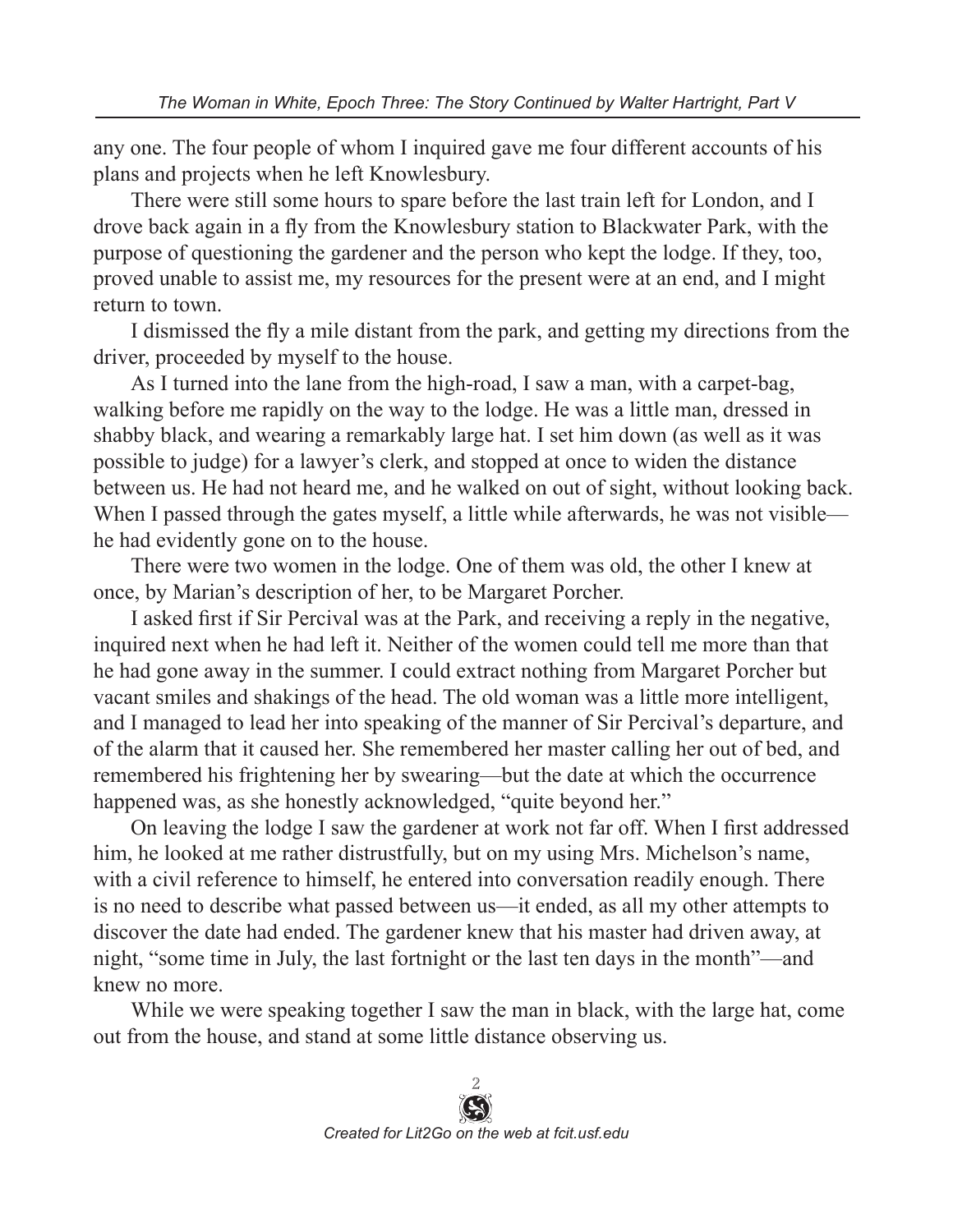Certain suspicions of his errand at Blackwater Park had already crossed my mind. They were now increased by the gardener's inability (or unwillingness) to tell me who the man was, and I determined to clear the way before me, if possible, by speaking to him. The plainest question I could put as a stranger would be to inquire if the house was allowed to be shown to visitors. I walked up to the man at once, and accosted him in those words.

His look and manner unmistakably betrayed that he knew who I was, and that he wanted to irritate me into quarrelling with him. His reply was insolent enough to have answered the purpose, if I had been less determined to control myself. As it was, I met him with the most resolute politeness, apologised for my involuntary intrusion (which he called a "trespass,") and left the grounds. It was exactly as I suspected. The recognition of me when I left Mr. Kyrle's office had been evidently communicated to Sir Percival Glyde, and the man in black had been sent to the Park in anticipation of my making inquiries at the house or in the neighbourhood. If I had given him the least chance of lodging any sort of legal complaint against me, the interference of the local magistrate would no doubt have been turned to account as a clog on my proceedings, and a means of separating me from Marian and Laura for some days at least.

I was prepared to be watched on the way from Blackwater Park to the station, exactly as I had been watched in London the day before. But I could not discover at the time, whether I was really followed on this occasion or not. The man in black might have had means of tracking me at his disposal of which I was not aware, but I certainly saw nothing of him, in his own person, either on the way to the station, or afterwards on my arrival at the London terminus in the evening. I reached home on foot, taking the precaution, before I approached our own door, of walking round by the loneliest street in the neighbourhood, and there stopping and looking back more than once over the open space behind me. I had first learnt to use this stratagem against suspected treachery in the wilds of Central America—and now I was practising it again, with the same purpose and with even greater caution, in the heart of civilised London!

Nothing had happened to alarm Marian during my absence. She asked eagerly what success I had met with. When I told her she could not conceal her surprise at the indifference with which I spoke of the failure of my investigations thus far.

The truth was, that the ill-success of my inquiries had in no sense daunted me. I had pursued them as a matter of duty, and I had expected nothing from them. In the state of my mind at that time, it was almost a relief to me to know that the struggle was now narrowed to a trial of strength between myself and Sir Percival Glyde. The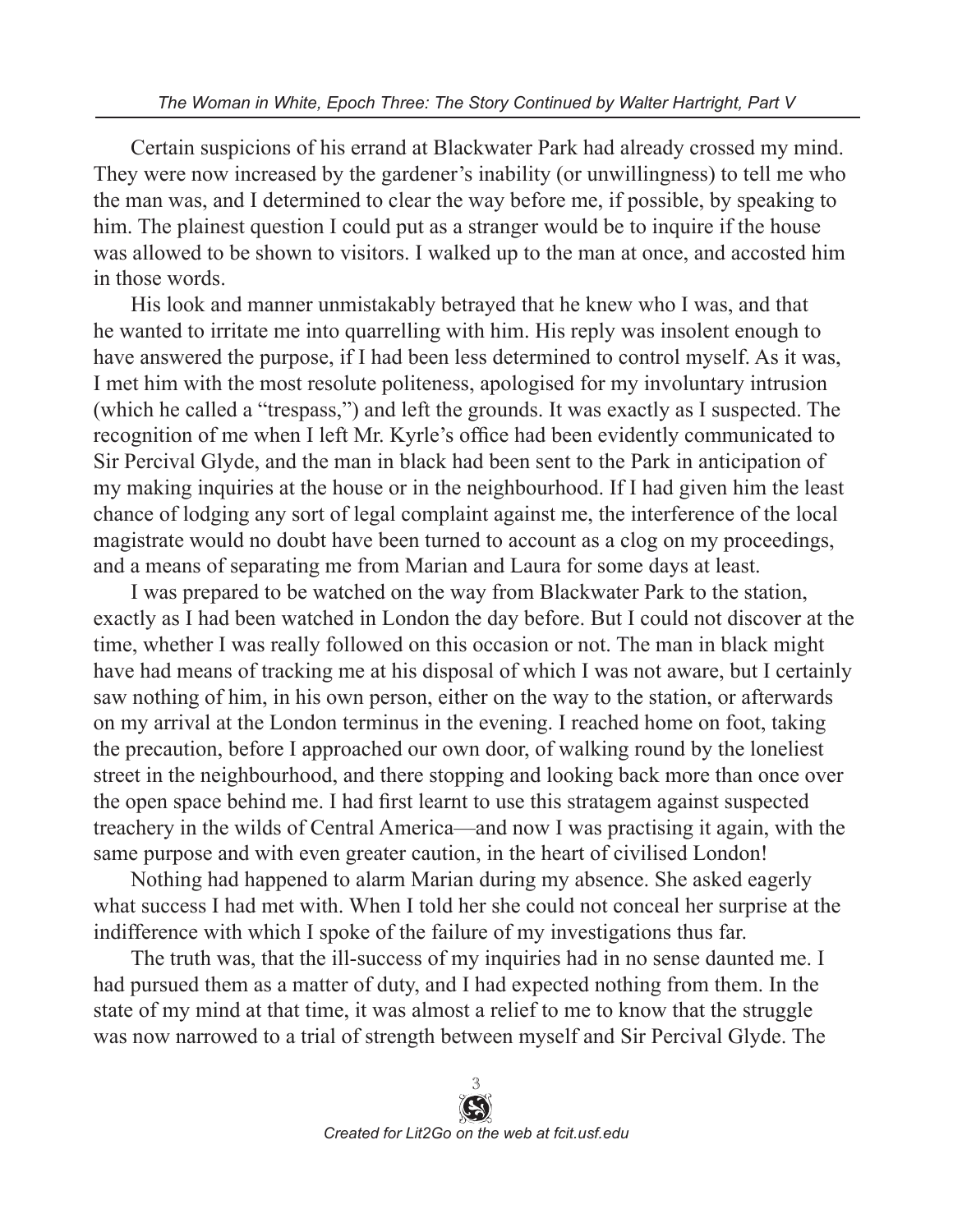vindictive motive had mingled itself all along with my other and better motives, and I confess it was a satisfaction to me to feel that the surest way, the only way left, of serving Laura's cause, was to fasten my hold firmly on the villain who had married her.

While I acknowledge that I was not strong enough to keep my motives above the reach of this instinct of revenge, I can honestly say something in my own favour on the other side. No base speculation on the future relations of Laura and myself, and on the private and personal concessions which I might force from Sir Percival if I once had him at my mercy, ever entered my mind. I never said to myself, "If I do succeed, it shall be one result of my success that I put it out of her husband's power to take her from me again." I could not look at her and think of the future with such thoughts as those. The sad sight of the change in her from her former self, made the one interest of my love an interest of tenderness and compassion which her father or her brother might have felt, and which I felt, God knows, in my inmost heart. All my hopes looked no farther on now than to the day of her recovery. There, till she was strong again and happy again—there, till she could look at me as she had once looked, and speak to me as she had once spoken—the future of my happiest thoughts and my dearest wishes ended.

These words are written under no prompting of idle self- contemplation. Passages in this narrative are soon to come which will set the minds of others in judgment on my conduct. It is right that the best and the worst of me should be fairly balanced before that time.

On the morning after my return from Hampshire I took Marian upstairs into my working-room, and there laid before her the plan that I had matured thus far, for mastering the one assailable point in the life of Sir Percival Glyde.

The way to the Secret lay through the mystery, hitherto impenetrable to all of us, of the woman in white. The approach to that in its turn might be gained by obtaining the assistance of Anne Catherick's mother, and the only ascertainable means of prevailing on Mrs. Catherick to act or to speak in the matter depended on the chance of my discovering local particulars and family particulars first of all from Mrs. Clements. After thinking the subject over carefully, I felt certain that I could only begin the new inquiries by placing myself in communication with the faithful friend and protectress of Anne Catherick.

The first difficulty then was to find Mrs. Clements.

I was indebted to Marian's quick perception for meeting this necessity at once by the best and simplest means. She proposed to write to the farm near Limmeridge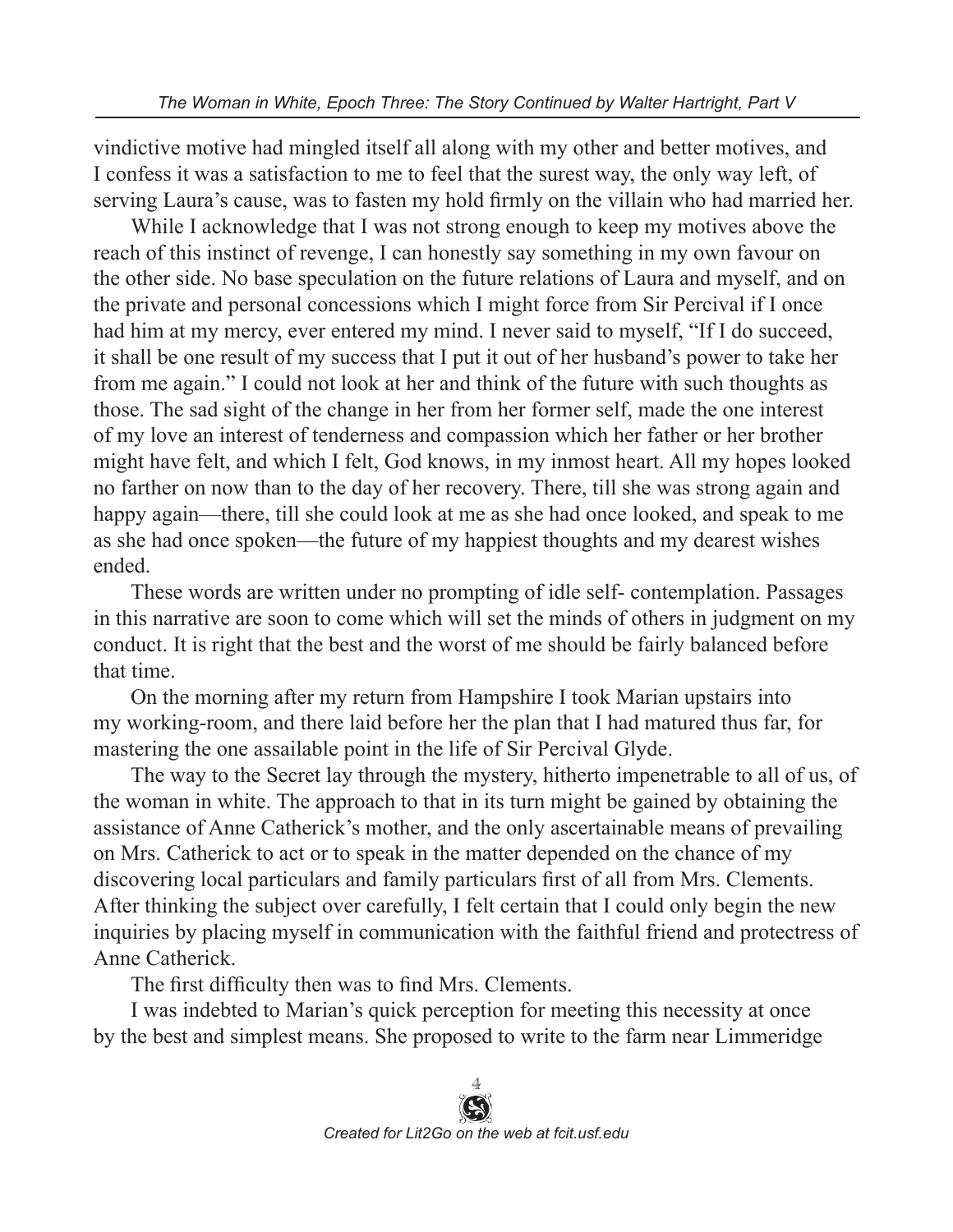(Todd's Corner), to inquire whether Mrs. Clements had communicated with Mrs. Todd during the past few months. How Mrs. Clements had been separated from Anne it was impossible for us to say, but that separation once effected, it would certainly occur to Mrs. Clements to inquire after the missing woman in the neighbourhood of all others to which she was known to be most attached—the neighbourhood of Limmeridge. I saw directly that Marian's proposal offered us a prospect of success, and she wrote to Mrs. Todd accordingly by that day's post.

While we were waiting for the reply, I made myself master of all the information Marian could afford on the subject of Sir Percival's family, and of his early life. She could only speak on these topics from hearsay, but she was reasonably certain of the truth of what little she had to tell.

Sir Percival was an only child. His father, Sir Felix Glyde, had suffered from his birth under a painful and incurable deformity, and had shunned all society from his earliest years. His sole happiness was in the enjoyment of music, and he had married a lady with tastes similar to his own, who was said to be a most accomplished musician. He inherited the Blackwater property while still a young man. Neither he nor his wife after taking possession, made advances of any sort towards the society of the neighbourhood, and no one endeavoured to tempt them into abandoning their reserve, with the one disastrous exception of the rector of the parish.

The rector was the worst of all innocent mischief-makers—an over- zealous man. He had heard that Sir Felix had left College with the character of being little better than a revolutionist in politics and an infidel in religion, and he arrived conscientiously at the conclusion that it was his bounden duty to summon the lord of the manor to hear sound views enunciated in the parish church. Sir Felix fiercely resented the clergyman's well- meant but ill-directed interference, insulting him so grossly and so publicly, that the families in the neighbourhood sent letters of indignant remonstrance to the Park, and even the tenants of the Blackwater property expressed their opinion as strongly as they dared. The baronet, who had no country tastes of any kind, and no attachment to the estate or to any one living on it, declared that society at Blackwater should never have a second chance of annoying him, and left the place from that moment.

After a short residence in London he and his wife departed for the Continent, and never returned to England again. They lived part of the time in France and part in Germany—always keeping themselves in the strict retirement which the morbid sense of his own personal deformity had made a necessity to Sir Felix. Their son, Percival, had been born abroad, and had been educated there by private tutors. His mother was